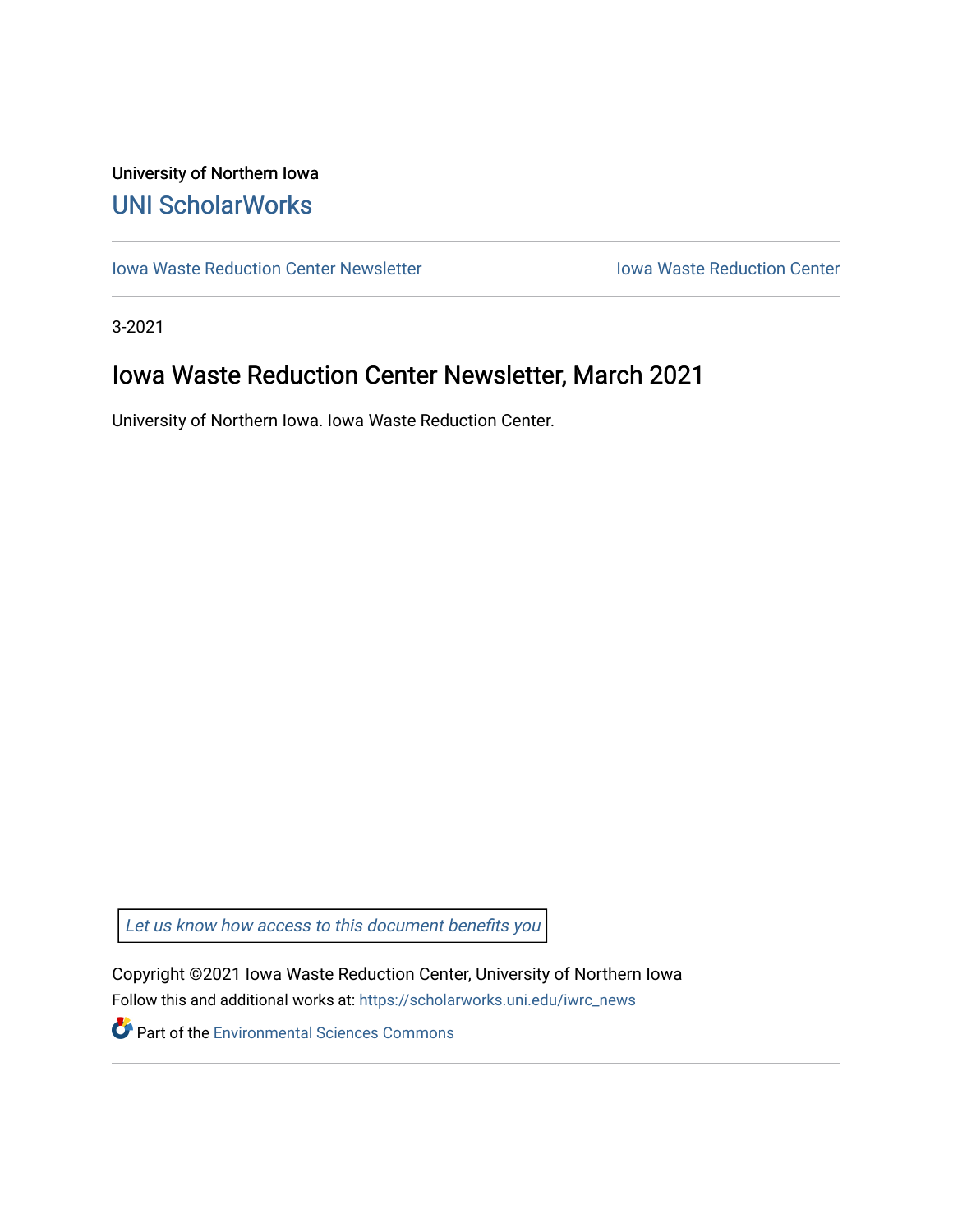#### **March 2021**



### **Iowa Strategic Goals Program Hosts Webinar**

The Iowa Strategic Goals Program invites you to join them for a FREE webinar on March 23, 2021. This webinar, titled **"Underground Storage Tanks and Easy Air Updates & TCE "** will give participants an opportunity to learn from and interact with industry experts in a small setting and ask related questions.

On March 23, speakers will give an overview of the Underground Storage Tank Program, as well as address the proposed changes in operational and licensing requirements, they will discuss updates and tips and tricks for operating Iowa EASY Air, and provide a general overview of Trichloroethylene, why and how it's used, its management, as well as alternatives and P2 opportunities.

Follow this [link](https://uni.zoom.us/webinar/register/WN_V6AXSewkSyKSBN-VwmqjzQ) below to register for this free webinar.

### **IWRC's Own Tom Giblin Retires**

After a nearly 17 year career with the IWRC, we say goodbye to Tom Giblin. Tom's extensive

knowledge and experience in the painting and coating industry has made him an extremely valuable asset to our Spray Technique Analysis and Research for Defense (STAR4D) Program. "Words can't express how much Gib has meant to the IWRC as an organization and to me personally. His positive and gracious attitude are infectious and we have all learned so much from his experiences. To say that he'll be missed is an understatement." says IWRC Director, Joe Bolick. We know without a doubt that Tom will stay busy in retirement doing the things that he loves, including hunting, fishing, playing softball, and spending time with his grandchildren. We can't thank Gib enough for all of the hard work and dedication that he has given over the years. We wish Tom the best in retirement, he will be greatly missed!

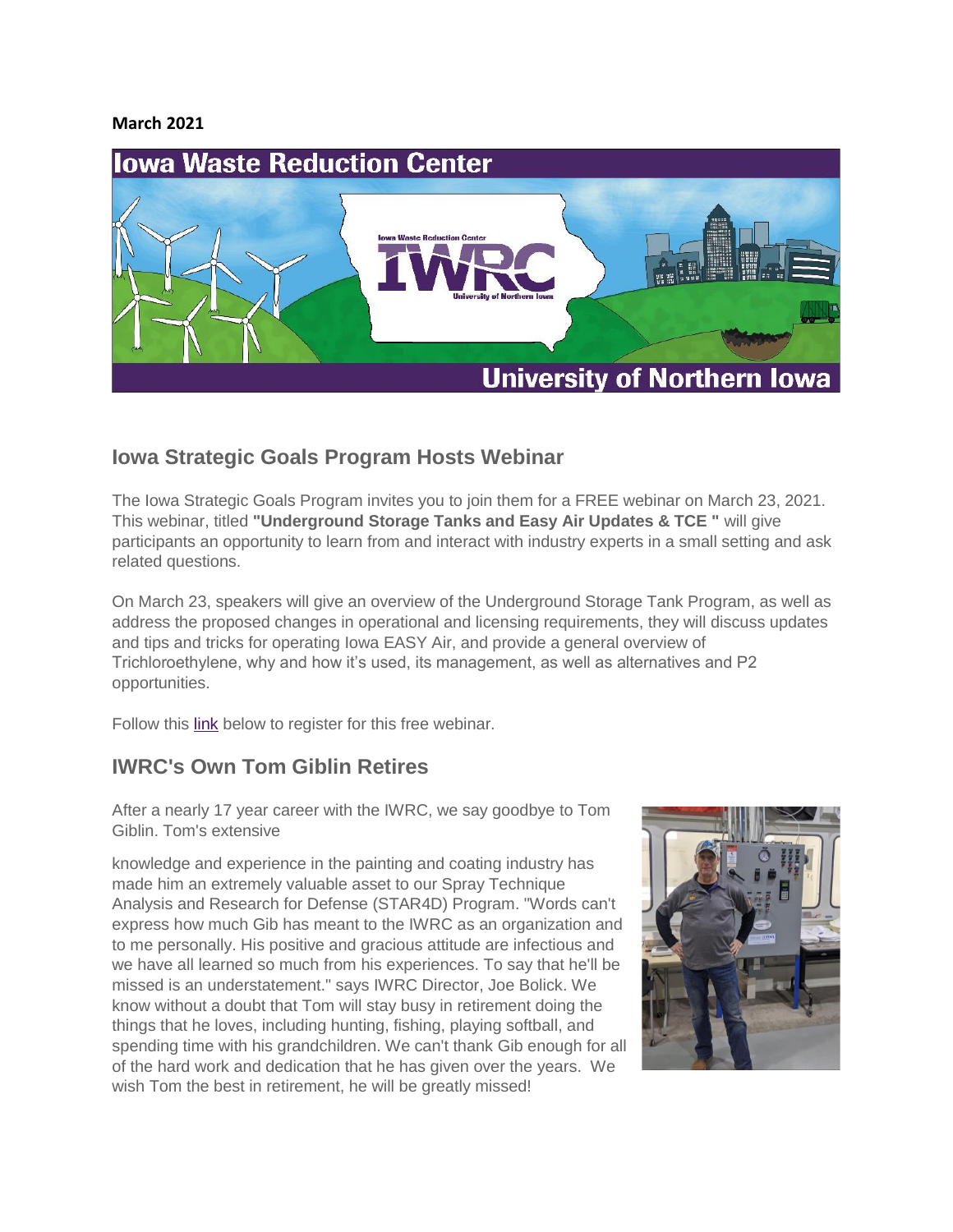#### **IWRC Welcomes New Student Intern**

#### **Meet Christina Jensen!**

Christina is a Senior at the University of Northern Iowa. She is an Earth Science major and Air Quality minor. She has joined the IWRC as our new Environmental Science Intern where she is working with the Iowa Air Emissions Assistance Program. Outside of work, she enjoys knitting, baking, video games, and reading. We are excited to have her here!



—— IWRC NEWS —

### **Minor Source Emissions Inventory Assistance**

MSEI season is underway. Facilities in the western third of Iowa must submit their 2020 MSEI by May 15, 2021. The IWRC's Iowa Air Emissions Assistance Program has many resources available to help including tutorials, calculators, checklists, and even one-on-one training sessions at no charge for Iowa businesses with less than 100 employees. For more information, visit [https://iwrc.uni.edu/msei.](https://uni.us2.list-manage.com/track/click?u=52324a7b4baecc3233a5e8d43&id=f3f9381093&e=b6b220ca9e)



**| Sustainability |** [Disposable Masks Can Have Environmental Impact, UI Sustainability Expert Says](https://dailyiowan.com/2020/09/14/disposable-masks-can-have-environmental-impact-university-of-iowa-sustainability-experts-say/) (The Daily Iowan)

**| Food Waste |** [The Kroger Co. Zero Hunger, Zero Waste Foundation Announces Open Call](https://www.waste360.com/food-waste/kroger-co-zero-hunger-zero-waste-foundation-announces-open-call) (Waste 360)

**| Energy |** [A Just Energy Transition in Action: Developing 1G of Wind Power with Tribes](https://www.greenbiz.com/article/just-energy-transition-action-developing-1g-wind-power-tribes) (GreenBiz)

**| Recycling |** [The Role of Influencing Human Behavior to Drive a Circular Economy](https://www.waste360.com/recycling/role-influencing-human-behavior-drive-circular-economy) (Waste 360)